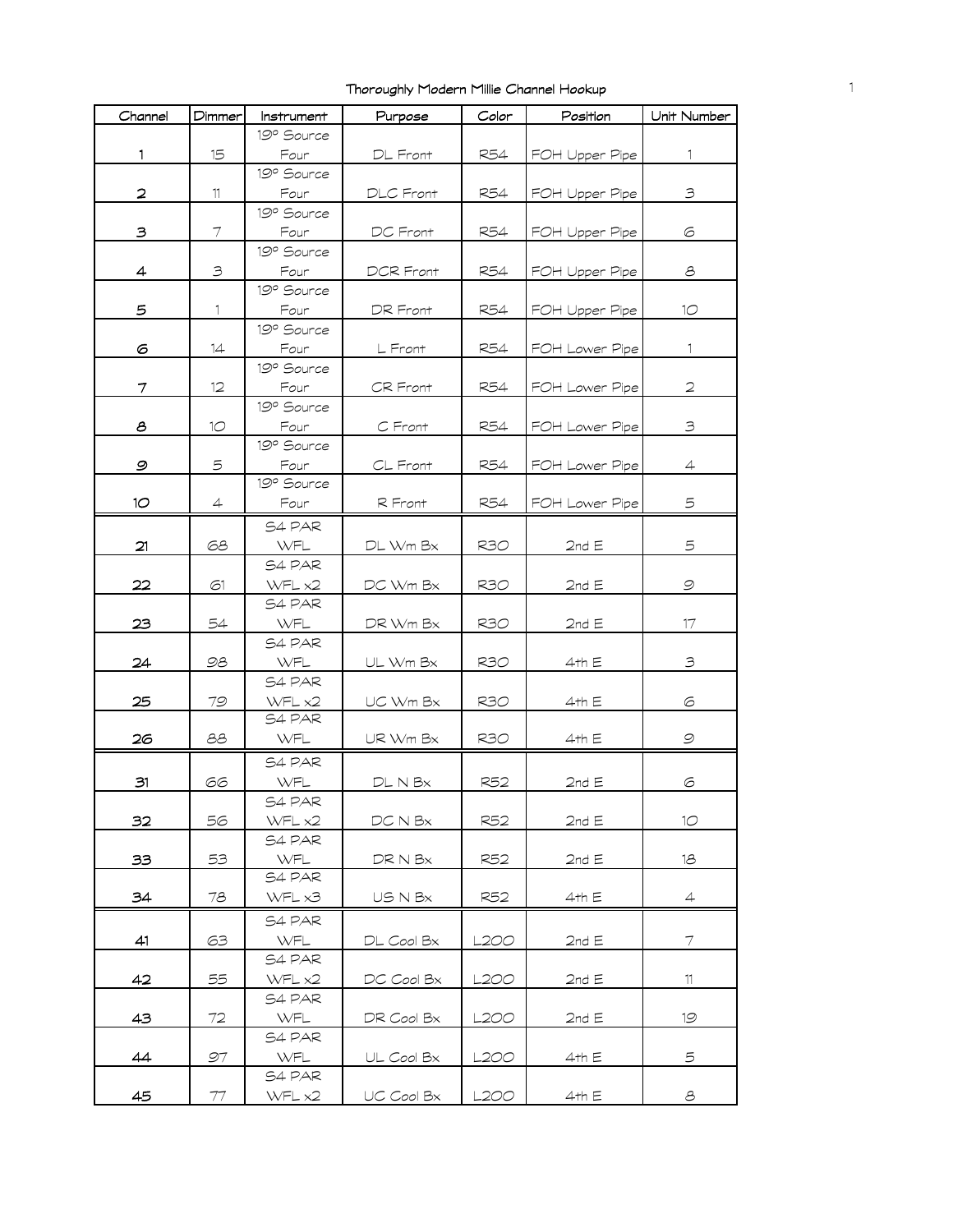|    |     | S4 PAR                       |                             |            |                          |                |
|----|-----|------------------------------|-----------------------------|------------|--------------------------|----------------|
| 46 | 87  | WFL                          | UR Cool Bx                  | L2OO       | 4th E                    | 11             |
|    |     |                              | MS Drops C                  |            |                          |                |
| 51 | 59  | 6" Fresnel                   | Wm                          | R16        | 3rdE                     | 7              |
| 52 | 75  | $\circ$ " Fresnel $\times 2$ | MS Drops Wm                 | R16        | 3rd E                    | 13             |
| 53 | 60  | 6" Fresnel                   | MS Drops C N                | R57        | 3rdE                     | 8              |
| 54 | 74  |                              |                             |            |                          | 14             |
|    |     | $G$ Fresnel $x2$             | MS Drops N                  | R57        | 3rdE                     |                |
|    |     |                              | MS Drops C                  |            |                          |                |
| 55 | 58  | 6" Fresnel                   | Cool                        | R78        | 3rdE                     | 9              |
| 56 | 73  | $\odot$ " Fresnel x2         | MS Drops Cool               | R78        | 3rdE                     | 15             |
| 57 | 91  | 14" Scoop                    | Cyc1                        | R8O        | $Cyc \to$                | $\tau$         |
| 58 | 90  | 14" Scoop                    | Cyc2                        | R66        | $Cyc \to$                | $\mathcal{E}$  |
| 59 | 89  | 14" Scoop                    | Cyc 3                       | R26        | $Cyc \to$                | 9              |
| 61 | 32  | 6" Fresnel                   | Pass Top W L                | R30        | Apron Pipe               | $\mathbf{1}$   |
| 62 | 17  | 6" Fresnel                   | Pass Top W C                | R30        | Apron Pipe               | 6              |
| 63 | 22  | 6" Fresnel                   | Pass Top WR                 | R30        | Apron Pipe               | 12             |
| 65 | 31  | 6" Fresnel                   | Pass Top C L                | L2OO       | Apron Pipe               | 2              |
| 66 | 18  | 6" Fresnel                   |                             | L2OO       |                          | 8              |
| 67 | 23  | 6" Fresnel                   | Pass Top C C<br>Pass Top CR | L200       | Apron Pipe<br>Apron Pipe | 13             |
|    |     |                              |                             |            |                          |                |
|    |     | 36° Source                   |                             |            |                          |                |
| 71 | 27  | Four                         | SL Side Wm DL               | <b>R35</b> | HR Box Boom              | $\overline{2}$ |
|    |     | 36° Source                   |                             |            |                          |                |
| 72 | 34  | Four                         | SL Side Wm DR               | R35        | HR Box Boom              | $\mathbf{1}$   |
|    |     | 36° Source                   |                             |            |                          |                |
| 73 | 47  | Four                         | SL SIde W DS                | R35        | 1st E                    | 1.             |
|    |     | 36° Source                   |                             |            |                          |                |
| 74 | 67  | Four                         | SL Side W MS                | R35        | 2ndE                     | 1              |
|    |     | 36° Source                   |                             |            |                          |                |
| 75 | 100 | Four                         | SL Side W US                | R35        | 4th E                    | 1.             |
|    |     | 36° Source                   |                             |            |                          |                |
| 76 | 21  | Four                         |                             | R35        |                          | 1.             |
|    |     | 36° Source                   | SR Side Wm DL               |            | HL Box Boom              |                |
|    |     |                              |                             |            |                          |                |
| 77 | 25  | Four                         | SR Side Wm DR               | <b>R35</b> | HL Box Boom              | $\overline{2}$ |
|    |     | 36° Source                   |                             |            |                          |                |
| 78 | 37  | Four                         | SR Side W DS                | R35        | 1st E                    | 15             |
|    |     | 36° Source                   |                             |            |                          |                |
| 79 | 69  | Four                         | SR Side W MS                | R35        | 2ndE                     | 23             |
|    |     | 36° Source                   |                             |            |                          |                |
| 80 | 85  | Four                         | SR Side W US                | R35        | 4th E                    | 13             |
|    |     | 26° Source                   |                             |            |                          |                |
| 81 | 13  | Four                         | SL Side C DL                | L2O1       | HR Box Boom              | $\mathfrak{S}$ |
|    |     | 26° Source                   |                             |            |                          |                |
| 82 | 36  | Four                         | SL Side C DR                | L2O1       | HR Box Boom              | $\overline{4}$ |
|    |     | 36° Source                   |                             |            |                          |                |
| 83 | 46  | Four                         | SL Side C DS                | L2O1       | 1st E                    | 2              |
|    |     | 36° Source                   |                             |            |                          |                |
| 84 | 62  | Four                         | SL Side C MS                | L201       | 2ndE                     | 2              |
|    |     | 36° Source                   |                             |            |                          |                |
| 85 | 99  | Four                         | SL Side C US                | L201       | 4th E                    | $\mathfrak{D}$ |
|    |     | 26° Source                   |                             |            |                          |                |
|    |     |                              |                             |            |                          |                |
| 86 | 132 | Four                         | SR Side C DL                | L2O1       | HL Box Boom              | $\overline{4}$ |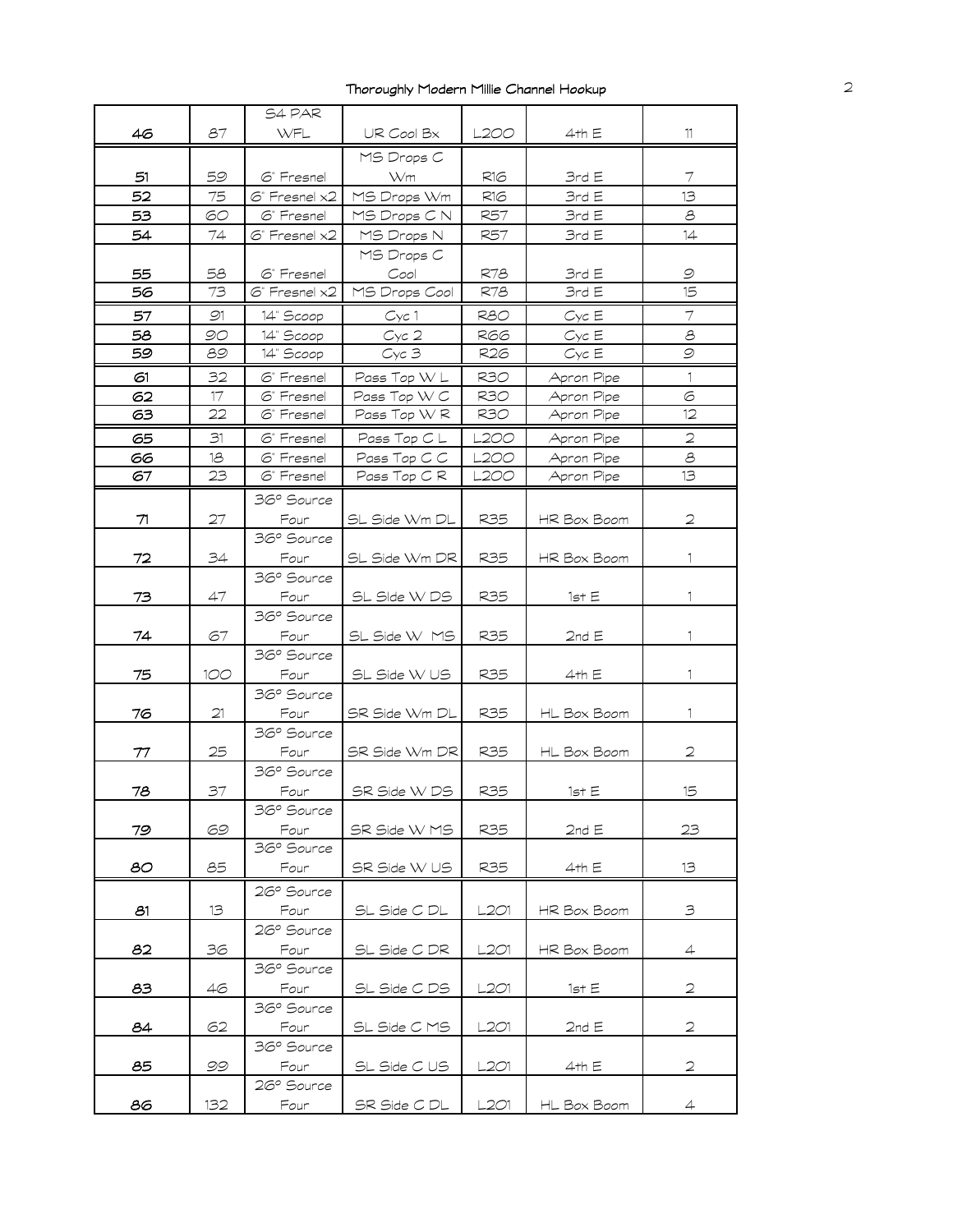|                 |                                                           | 26° Source   |                  |           |                |                 |
|-----------------|-----------------------------------------------------------|--------------|------------------|-----------|----------------|-----------------|
| 87              | 131                                                       | Four         | SR Side C DR     | L2O1      | HL Box Boom    | $\mathfrak{S}$  |
|                 |                                                           | 36° Source   |                  |           |                |                 |
| ౭౭              | 38                                                        | Four         | SR SIde C DS     | L2O1      | 1st E          | 14              |
|                 |                                                           | 36° Source   |                  |           |                |                 |
| 89              | 70                                                        | Four         | SR Side C MS     | L2O1      | 2ndE           | 22              |
|                 |                                                           | 36° Source   |                  |           |                |                 |
| 90              | 86                                                        | Four         | SR Side C US     | L2O1      | 4th E          | 12 <sup>°</sup> |
|                 |                                                           | 19º Source   |                  |           | Follow Spot    |                 |
| 100             | 16                                                        | Four         | Window Gobo      | N/C       | Cove           | 1.              |
|                 |                                                           |              |                  |           |                |                 |
|                 |                                                           | 19º Source   |                  |           |                |                 |
| 1O1             | 13                                                        | Four         | DL Spec          | N/C       | FOH Upper Pipe | $\overline{2}$  |
|                 |                                                           | 19º Source   |                  |           |                |                 |
| 102             | $\mathcal{S}% _{M_{1},M_{2}}^{\alpha,\beta}(\varepsilon)$ | Four         | DCL Spec         | $N\!/\!C$ | FOH Upper Pipe | $\overline{4}$  |
|                 |                                                           | 19° Source   |                  |           |                |                 |
| 103             | 9                                                         | Four         | DC Spec          | N/C       | FOH Upper Pipe | 5               |
|                 |                                                           | 19º Source   |                  |           |                |                 |
| 104             | 6                                                         | Four         | DCR Spec         | N/C       | FOH Upper Pipe | 7               |
|                 |                                                           | 19° Source   |                  |           |                |                 |
| 105             | 2                                                         | Four         | DR Spec          | N/C       | FOH Upper Pipe | $\mathcal{Q}$   |
|                 |                                                           | 50° Source   |                  |           |                |                 |
| 106             | 29                                                        | Four         | SL Spec          | R35       | Apron Pipe     | 4               |
|                 |                                                           | 36° Source   |                  |           |                |                 |
| 107             | 28                                                        | Four         | DCL Spec         | R35       | Apron Pipe     | 5               |
|                 |                                                           | 36° Source   |                  |           |                |                 |
| 108             | 35                                                        | Four         | DC Spec          | L2O1      | Apron Pipe     | 7               |
|                 |                                                           | 36° Source   |                  |           |                |                 |
| 109             | 19                                                        | Four         | DCR Spec         | R35       | Apron Pipe     | $\mathcal{Q}$   |
|                 |                                                           | 50° Source   |                  |           |                |                 |
| 11 <sub>O</sub> | 20                                                        | Four         | <b>SR</b> Spec   | R35       | Apron Pipe     | 10              |
|                 |                                                           | 26° Source   |                  |           |                |                 |
| 111             | 45                                                        | Four         | DL               | N/C       | 1st E          | $\exists$       |
|                 |                                                           | 26° Source   |                  |           |                |                 |
| 112             | 51                                                        | Four         | $DCL$            | N/C       | 1st E          | 7               |
|                 |                                                           | 26° Source   |                  |           |                |                 |
| 113             | 44                                                        | Four         | DC.              | N/C       | 1st E          | 8               |
|                 |                                                           | 26° Source   |                  |           |                |                 |
| 114             | 41                                                        | Four         | DCR              | N/C       | 1st E          | $\mathcal{Q}$   |
|                 |                                                           | 26° Source   |                  |           |                |                 |
| 115             | 39                                                        | Four         | DR               | N/C       | 1st E          | 13              |
|                 |                                                           | 36° Source   |                  |           |                |                 |
| 116             | 64                                                        | Four         | DC Spec          | R55       | 2ndE           | 12              |
|                 |                                                           | 36° Source   |                  |           |                |                 |
| 117             | 81                                                        | Four         | Float            | R35       | 3rdE           | 6               |
|                 |                                                           | 50° Source   |                  |           |                |                 |
| 118             | 57                                                        | Four         | Window Gobo      | L201      | 3rdE           | 10              |
|                 |                                                           | 36° Source   |                  |           |                |                 |
| 119             | 76                                                        | Four         | Bottom of Stairs | R35       | 3rdE           | 11              |
|                 |                                                           | 50° Source   |                  |           |                |                 |
|                 |                                                           | $Four + 36°$ |                  |           |                |                 |
| 121             | 33                                                        | Source Four  | SL Aisle         | R54       | Apron Pipe     | 3               |
|                 |                                                           |              |                  |           |                |                 |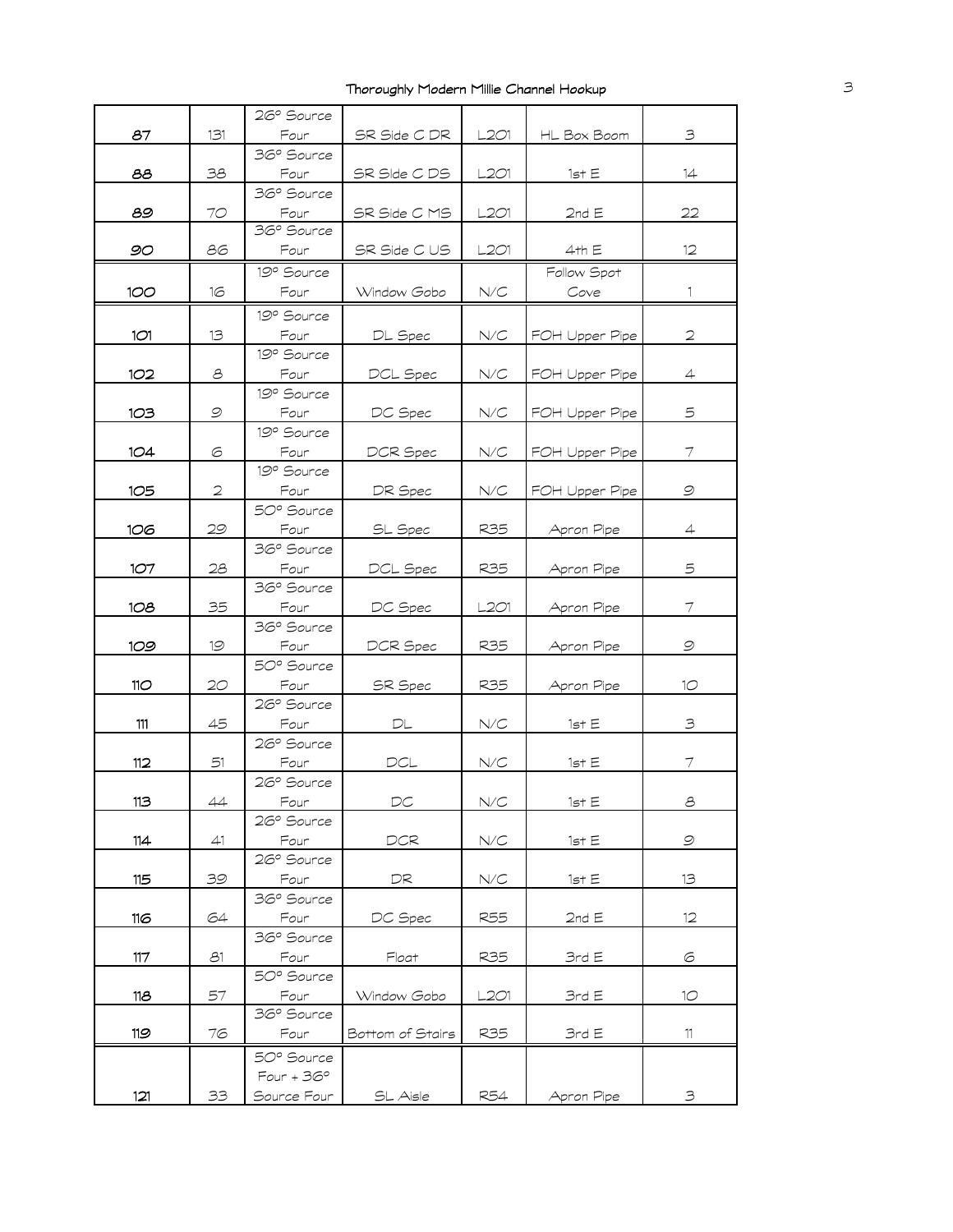|     |     | 50° Source   |                       |            |                  |                          |
|-----|-----|--------------|-----------------------|------------|------------------|--------------------------|
|     |     | $Four + 36°$ |                       |            |                  |                          |
| 122 | 24  | Source Four  | SR Aisle              | R54        | Apron Pipe       | 11                       |
|     |     | 50° Source   |                       |            |                  |                          |
| 123 | 50  | Four         | X Warm                | R35        | 1st E            | 4                        |
|     |     | 50° Source   |                       |            |                  |                          |
| 124 | 49  | Four         | X Template            | N/C        | 1st E            | 5                        |
|     |     | 50° Source   |                       |            |                  |                          |
| 125 | 52  | Four         | $X$ Cool              | <b>R55</b> | 1st E            | 6                        |
|     |     | 50° Source   |                       |            |                  |                          |
| 126 | 43  | Four         | X Cool                | R55        | 1st E            | 10 <sup>o</sup>          |
|     |     | 50° Source   |                       |            |                  |                          |
| 127 | 40  | Four         | X Template            | N/C        | 1st E            | 11                       |
|     |     | 50° Source   |                       |            |                  |                          |
| 128 | 39  | Four         | X Warm                | R35        | 1st E            | $12 \,$                  |
| 131 | 65  | 6" Fresnel   | SL Dining Down        | RO1        | 2ndE             | $\overline{4}$           |
| 132 | 71  | 6" Fresnel   | <b>SR Dining Down</b> | RO1        | 2nd E            | 20                       |
|     |     | 26° Source   |                       |            |                  |                          |
| 151 | 135 | Four         | SL Lo Side W          | R34        | HR Box Boom      | 7                        |
| 152 | 106 | Altman 6x12  | SL Lo Side W          | R34        | SL Torm          | $\overline{2}$           |
| 153 | 114 | Altman 6x12  | SL Lo Side W          | R34        | #2 E Taildown    | $\overline{a}$           |
| 154 | 112 | Altman 6x12  | SL Lo Side W          | R34        | #3 E Taildown    | $\overline{2}$           |
|     |     | 26° Source   |                       |            |                  |                          |
| 155 | 134 | Four         | SR Lo Side W          | R34        | HL Box Boom      | 8                        |
| 156 | 105 | Altman 6x12  | SR Lo Side W          | R34        | <b>SR Torm</b>   | $\overline{2}$           |
|     |     |              |                       |            |                  |                          |
| 157 | 141 | Altman 6x12  | SR Lo Side W          | R34        | 2nd E R Taildown | $\mathbf{C}$             |
|     |     |              |                       |            |                  |                          |
| 158 | 111 | Altman 6x12  | SR Lo Side W          | R34        | 3rd E R Taildown | $\overline{2}$           |
|     |     | 26° Source   |                       |            |                  |                          |
| 161 | 136 | Four         | SL Lo Side C          | R355       | HR Box Boom      | 8                        |
|     |     | 36° Source   |                       |            |                  |                          |
| 162 | 1O4 | Four         | SL Lo Side C          | R355       | SL Torm          | 1                        |
|     |     | 36° Source   |                       |            |                  |                          |
| 163 | 147 | Four         | SL Lo Side C          | R355       | #2 E Taildown    | 1                        |
|     |     | 36° Source   |                       |            |                  |                          |
| 164 | 11O | Four         | SL Lo Side C          | R355       | #3 E Taildown    | 1                        |
|     |     | 26° Source   |                       |            |                  |                          |
| 165 | 133 | Four         | SR Lo Side C          | R355       | HL Box Boom      | $\overline{\mathcal{I}}$ |
|     |     | 36° Source   |                       |            |                  |                          |
| 166 | 1O3 | Four         | SR Lo Side C          | R355       | SR Torm          | 1.                       |
|     |     | 36° Source   |                       |            |                  |                          |
| 167 | 1O7 | Four         | SR Lo Side C          | R355       | 2nd E R Taildown | 1                        |
|     |     | 36° Source   |                       |            |                  |                          |
| 168 | 109 | Four         | SR Lo Side C          | R355       | 3rd E R Taildown | 1.                       |
|     |     | S4 PAR       |                       |            |                  |                          |
| 171 | 139 | NSP          | SL Pass W             | R34        | HR Box Boom      | 5                        |
|     |     | S4 PAR       |                       |            |                  |                          |
| 172 | 26  | NSP.         | SR Pass W             | R34        | HL Box Boom      | 5                        |
|     |     | S4 PAR       |                       |            |                  |                          |
|     |     | NSP          | SL Pass C             | R355       | HR Box Boom      | 6                        |
| 173 | 138 |              |                       |            |                  |                          |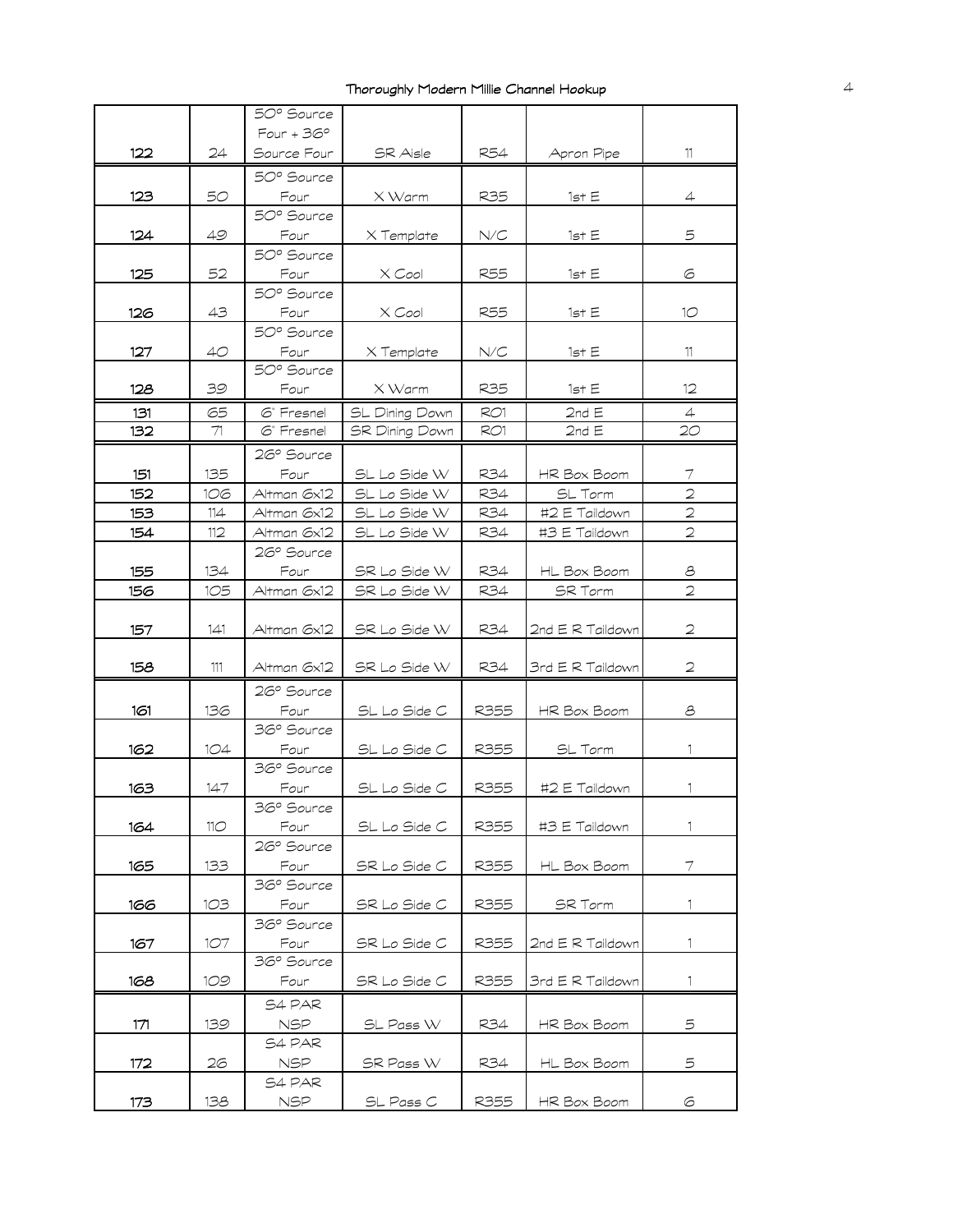|     |     | S4 PAR       |               |      |                             |               |
|-----|-----|--------------|---------------|------|-----------------------------|---------------|
| 174 | 130 | <b>NSP</b>   | SR Pass C     | R355 | HL Box Boom                 | 6             |
|     |     | 19º Source   | Grand Central |      |                             |               |
| 181 | 140 | Four         | Sign          | N/C  | SL Torm                     | 3             |
|     |     | 19° Source   | Grand Central |      |                             |               |
| 182 | 129 | Four         | Sign          | N/C  | SR Torm                     | 3             |
| 183 | 108 | Practical    | Chandeliers   |      |                             |               |
| 184 | 113 | Practical    | SR Arch       |      |                             |               |
| 185 | 115 | Practical    | C Arch        |      |                             |               |
| 186 | 116 | Practical    | SL Arch       |      |                             |               |
| 187 | 146 | <b>Inkie</b> | Basement      |      |                             |               |
| 188 | 142 | Practical    | Yonkers       |      |                             |               |
| 2O1 |     | Pup          | LED           |      | HR Box Boom                 | $\mathcal{Q}$ |
| 211 |     | Pup          | LED           |      | HL Box Boom                 | $\mathcal{Q}$ |
| 221 |     | Bulldog      | LED           |      | 2ndE                        | $\mathcal{B}$ |
| 231 |     | Bulldog      | LED           |      | 2ndE                        | $\mathcal{E}$ |
| 241 |     | Bulldog      | LED           |      | 2ndE                        | 16            |
| 251 |     | Bulldog      | LED           |      | 2ndE                        | 21            |
| 261 |     | Bulldog      | LED           |      | 3rdE                        | 1             |
| 271 |     | Bulldog      | LED           |      | 3rdE                        | 5             |
| 281 |     | Bulldog      | LED           |      | 3rdE                        | 12            |
| 291 |     | Bulldog      | LED           |      | 3rdE                        | 16            |
| 301 |     | Strip        | LED           |      | Cyc E Taildown              |               |
| 311 |     | Strip        |               |      | $Cyc$ $\in$ $R$<br>Taildown | 3             |